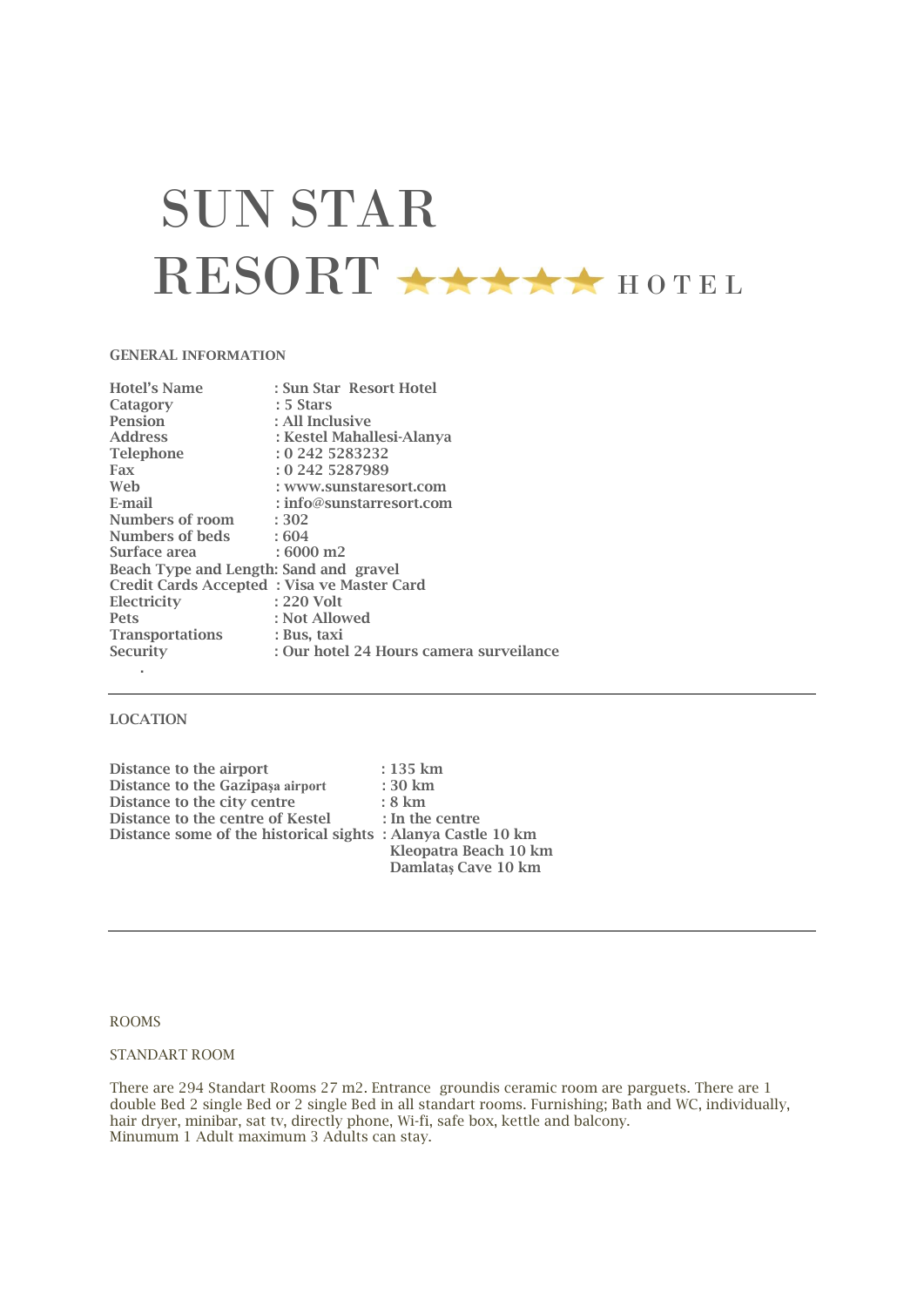#### FAMİLY SUIT ROOM

There are 32 Family Suıt Rooms 40 m2. Entrance groundis ceramic room are parguets. There are 1 double Bad 1 single bad . Furnishing; Bath and WC, individually hair dryer, minibar, sat tv, directly phone, Wi-fi, safe box, ketle and balcony. Minumum 3 Adult maximum 4 Adults can stay.

## HANDICAPPED ROOM

There are 4 Handıcapped Rooms 27 m2 All details are taken into consideration for our nahdicapped guest. . Entrance groundis ceramic room are parguets. There are 1 double Bed 2 single Bed or 2 single Bed in all standart rooms. Furnishing; Bath and WC, individually, hair dryer, minibar, sat tv, directly phone, Wi-fi, safe box, kettle and balcony. Minumum 1 Adult maximum 3 Adults can stay.

# **ACTİVİTİES WİTH CHARGE**

Safe Box Mini Bar Laundry and ıroning Phone, fax A'la Carte Restaurant Disco Bar Room Servide Fresh Fruit Juices Turkisch Coffee Coctails Turkish Bath, sauna, massage, Peeling, Skincare Rent a Car İmported drinks Billiards Watersports Doctor Airport Transfer Coiffeur Foto Shop

# **FREE OF CHARGE ACTİVİTİES**

Table Tennis Animation Activities Fittness Center Mini clup Towel service for beach and pool. Playground for the kids aged 4-12. Wi-fi (Rooms, Lobby, Beach) Water slides (certain hours) Sunbed, mattress, umbrella at the pool. Sunbed, mattress, umbrella on the beach. Beach volleyball Baby cot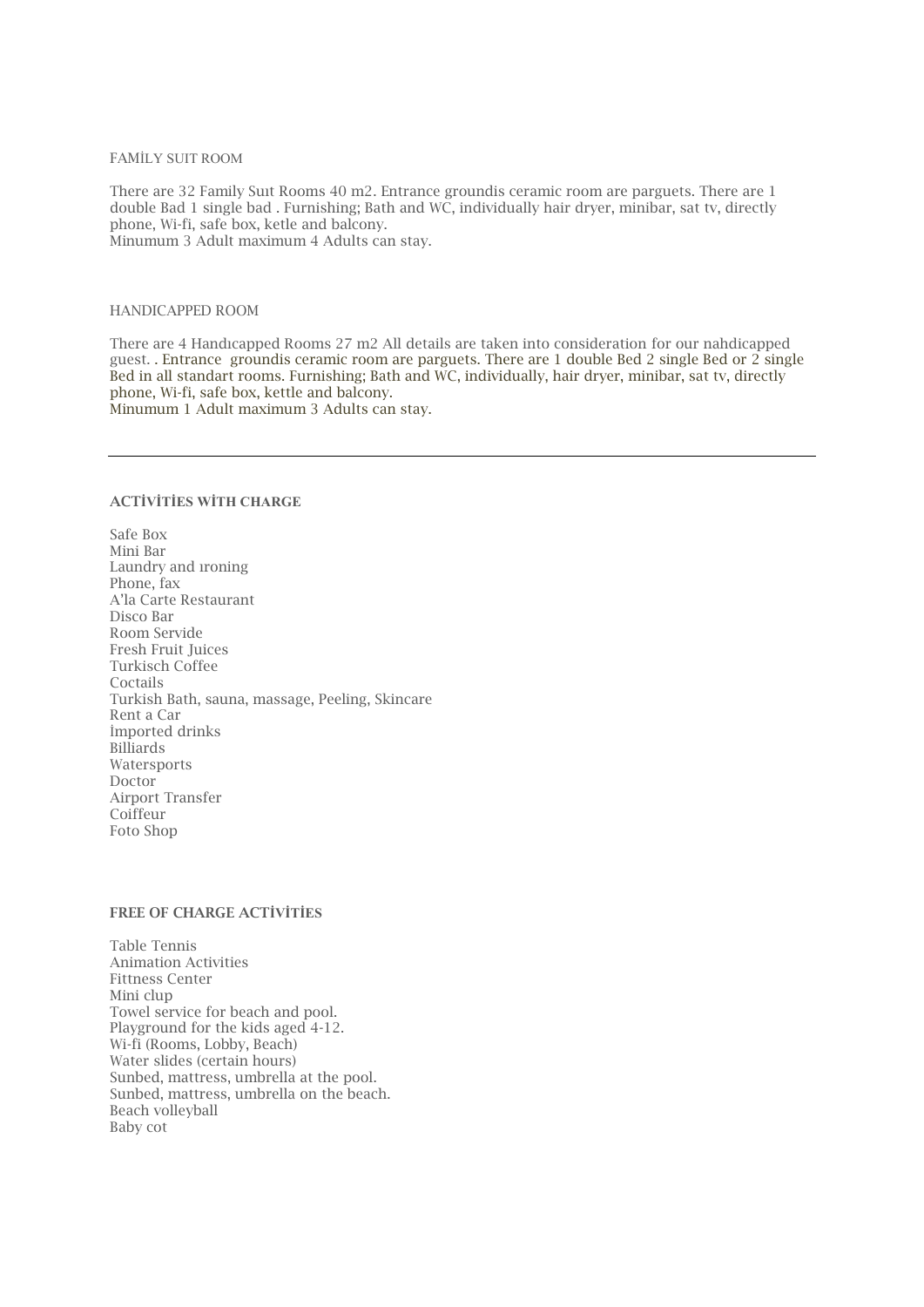# RESTAURANTS AND BARS

All inclusive concept is available between 10:00 – 23:00

#### MAIN RESTAURANT:

| <b>THEME</b>          | : International   |
|-----------------------|-------------------|
| <b>BREAKFAST</b>      | $: 07.00 - 09.00$ |
| <b>LATE BREAKFAST</b> | $: 09.00 - 10.00$ |
| LUNCH                 | $: 12.30 - 14.00$ |
| <b>DİNNER</b>         | $: 19.00 - 21.00$ |

#### MEDITERRANEAN A'LA CARTE RESTAURANT

| <b>THEME</b>         | : Mediterranean Cuisine            |
|----------------------|------------------------------------|
| <b>PLACE</b>         | : 1st floor. 65 Persons capacity   |
| <b>SERVICE HOURS</b> | $: 19.00 - 21.00$ With reservation |

#### OTTOMAN A'LA CARTE RESTAURANT

| <b>THEME</b>         | : Ottoman Cuisine                |
|----------------------|----------------------------------|
| <b>PLACE</b>         | : 1st. Flor. 85 Persons capacity |
| <b>SERVICE HOURS</b> | $:19.00-21.00$ With reservation  |

POOL BAR THEME : International PLACE : Pool area SERVİCE HOURS : 10.00—23.00 Alcoholic and soft local beveragas

LOBBY BAR THEME : International PLACE : Lobby area COFFEE BREAK : 16.00 — 17.00 SERVICE HOURS : 10.00-23.00 Alcoholic and soft local beverages

| <b>BEACH BAR</b>     |                               |  |
|----------------------|-------------------------------|--|
| <b>THEME</b>         | : International               |  |
| PLACE.               | : On the beach                |  |
| <b>SERVICE HOURS</b> | $: 10.00 - 17.30$ Soft drinks |  |

# DİSCO BAR

THEME : Internaional PALACE : Ground floor SERVİCE HOURS : 23.00 —02.00 With charge alcoholıc and soft drinks.